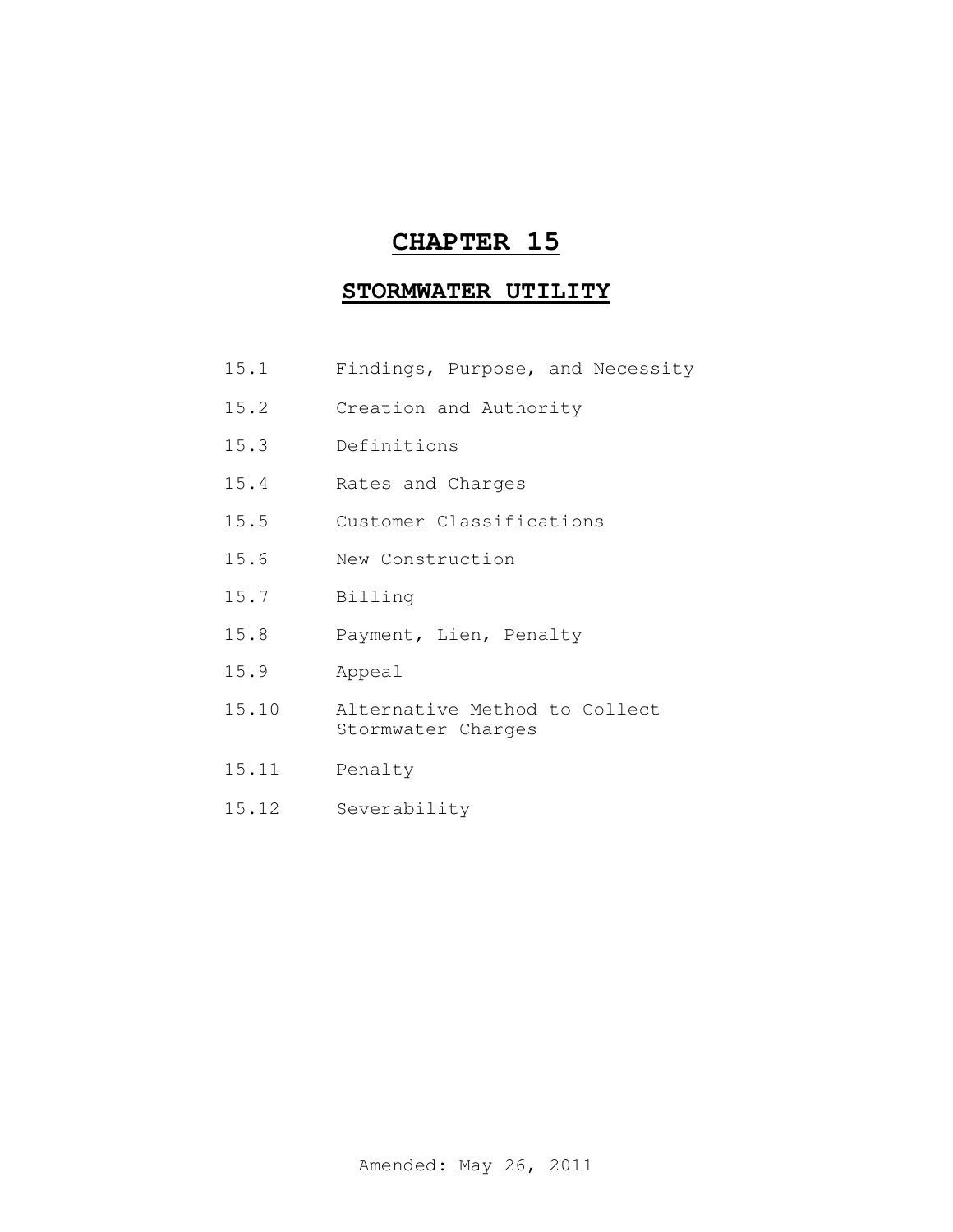## **Chapter 15**

## **Stormwater Utility**

15.01 Findings, Purpose, and Necessity. The Village Board of the Village of West Salem finds that the management of stormwater and other surface water discharges within and beyond the La Crosse River, and other bodies of water within the Village is a matter that affects the health, safety and welfare of the Village, its citizens and businesses and others in the surrounding area. Failure to effectively manage stormwater affects the sanitary sewer utility operations of the Village by, among other things, increasing the likelihood of infiltration and inflow into the sanitary sewer system. Surface water runoff may cause erosion of lands, threaten residences and businesses with water damage, and create environmental damage to the rivers, streams, and other bodies of water within and adjacent to the Village. A system for the collection and disposal of stormwater provides services to all properties within the Village of West Salem and surrounding areas, including those properties not currently served by the system. The cost of operating and maintaining the Village Stormwater Management System and financing necessary repairs, replacements, improvements, and extensions thereof should, to the extent practicable, be allocated in relationship to the services received from the system. A system of financing stormwater management functions and facilities should be based on the direct relationship to the impact such properties have on the cost of stormwater management.

15.02 Creation and Authority. In order to protect the health, safety, and welfare of the public, the Village Board hereby exercises its authority to establish a Stormwater Utility and establish the rates for Stormwater Management Services. In promulgating the regulations contained in this Chapter, the Village is acting and this Ordinance is adopted under the authority granted by Chapters 62 and 66 of the Wisconsin Statutes, including, but not limited to Sections 62.04, 62.11, 62.16(2), 62.18, 66.0621, 66.0809, 66.0811, 66.0813, 66.0821, and 66.0627. The requirements of this Ordinance do not preempt more stringent stormwater management requirements that may be imposed by any of the following:

Wisconsin Department of Natural Resources administrative rules, permits, or approvals, including those authorized under Sec. 281.16 and 283.33, Wis. Stats.;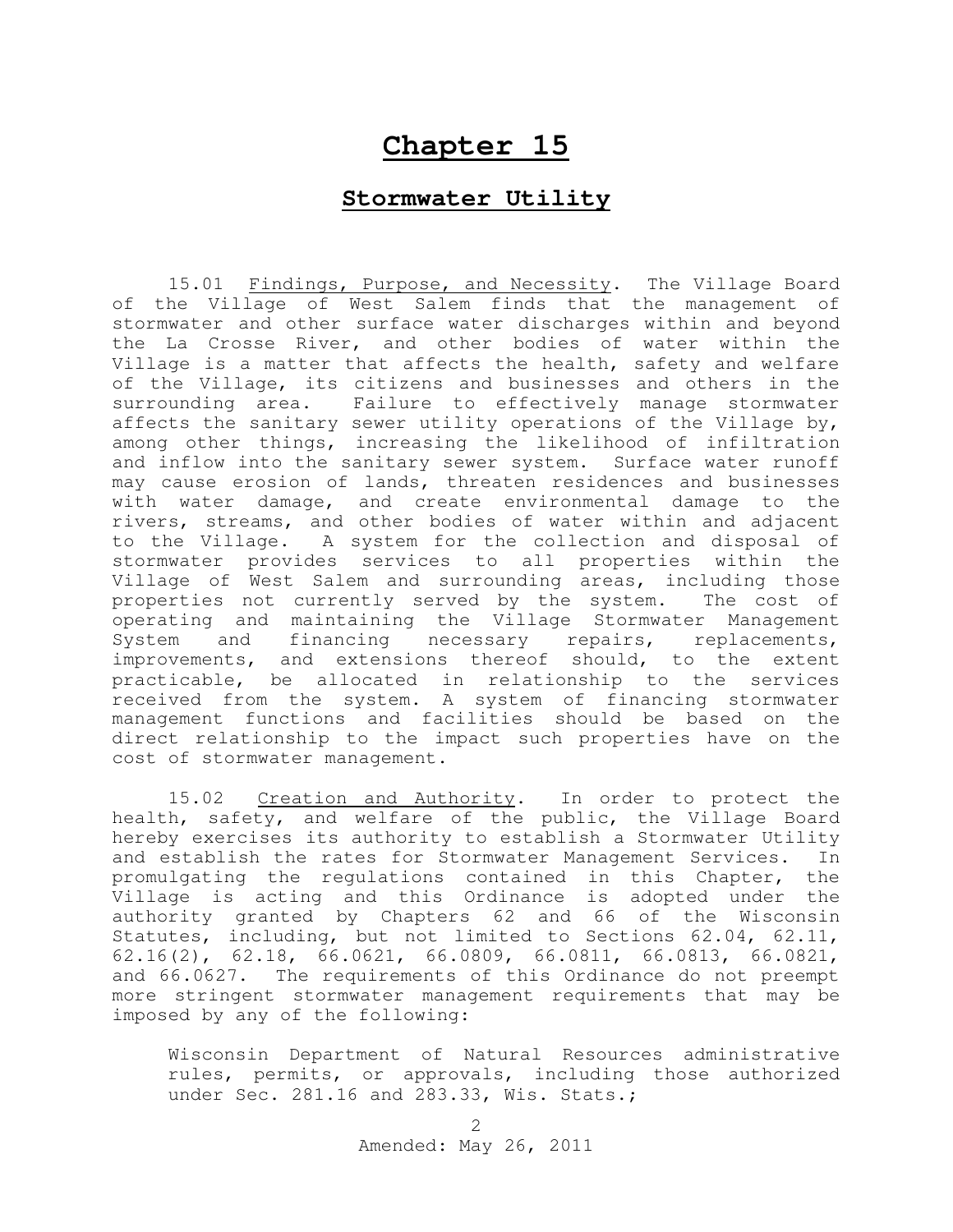Targeted non-agricultural performance standards promulgated in rules by the Wisconsin Department of Natural Resources under Sec. NR151.004, Wis. Adm. Code; or

Village of West Salem approved or adopted stormwater management plans for specific areas or watersheds.

The operation of the Stormwater Utility shall be under the supervision of the Village Administrator. The Village, acting through the Stormwater Utility, may acquire, construct, lease, own, operate, maintain, extend, expand, replace, clean, dredge, repair, conduct, manage and finance such facilities, operations and activities, as are deemed by the Village to be proper and reasonably necessary for a system of storm and surface water management. These facilities may include, without limitation due to enumeration, surface and underground drainage facilities, sewers, watercourses, retaining walls, ponds, streets, roads, ditches and such other facilities as will support a Stormwater Management System.

15.3 Definitions. For the purpose of this Chapter, the following definitions shall apply. Words used in the singular shall include the plural, and the plural, the singular. Words used in the present tense shall include the future tense. The word "shall" is mandatory and not discretionary. The word "may"

is permissive. In this Chapter:<br>(A) "Base charge" me "Base charge" means a charge to all undeveloped and developed properties in the Stormwater Utility.

(B) "Billing period" means a three (3) month period commencing on the first day of the month and ending on the last day of the month of the applicable period.

(C) "Board" means the West Salem Village Board of Trustees.

(D) "Calendar year" means a twelve (12) month period commencing on the first day of January of any year.

(E) "Charge" means the fee imposed under this Chapter for the rendering of Stormwater Utility Services by the Village.

(F) "Customers" shall include all persons, properties, and entities serviced by and/or benefiting the Stormwater Utility's acquisition, management, maintenance, extension, and improvement of the public Stormwater Management Systems and facilities and regulation of public and private stormwater systems, facilities, and activities related thereto, and person and properties and entities which will ultimately be served or benefited as a result of the Stormwater Management System.

(G) "Developed property" means real property other than undisturbed property and vacant improved property.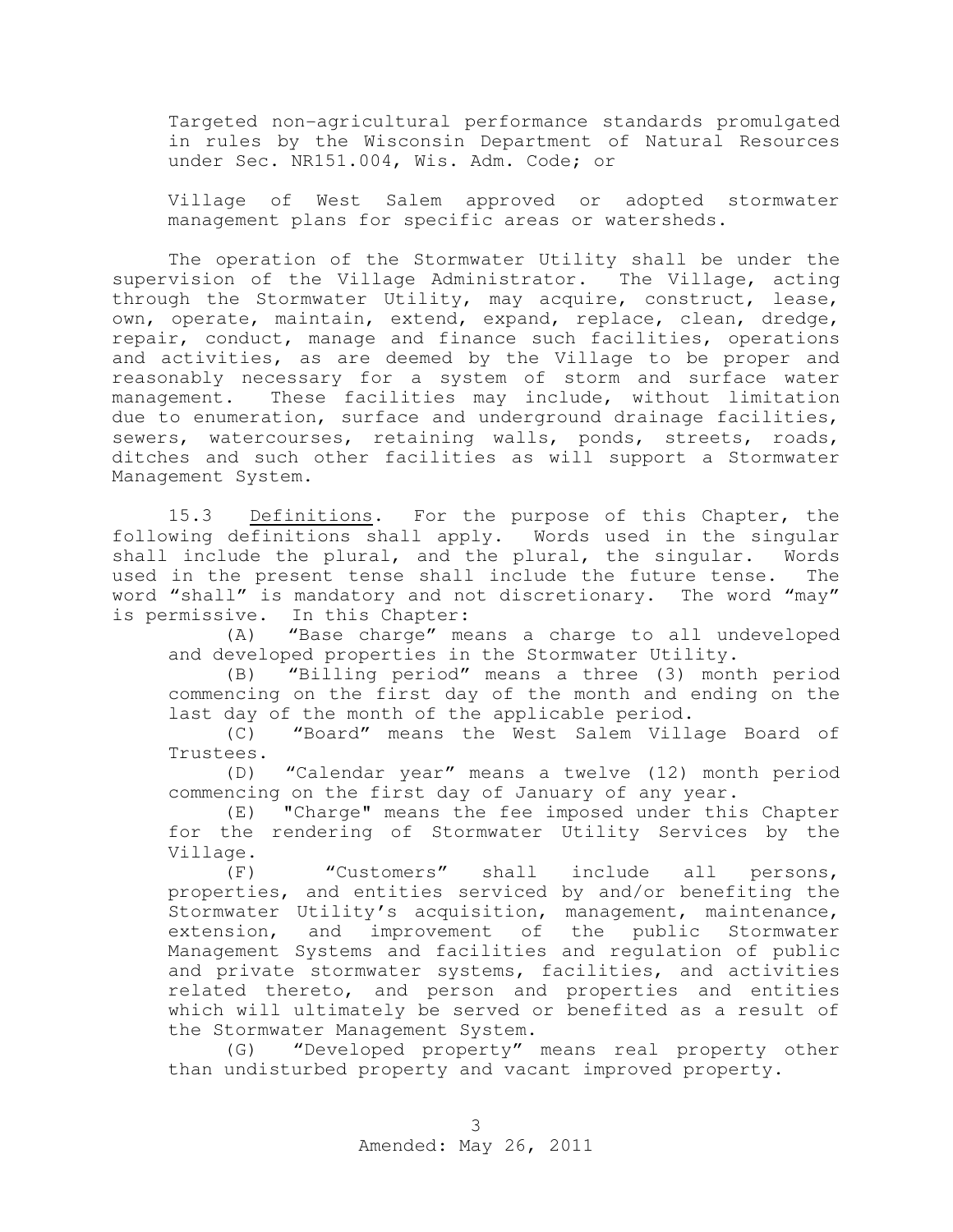(H) "Director" shall mean the Director of Public Works or his or her designee.

(I) "Duplex" means a residential dwelling having two dwelling units.

(J) "Dwelling unit" means a singular unit or apartment providing complete, independent living facilities for one (1) or more persons, including permanent provisions for living, sleeping, eating, cooking, and sanitation.

(K) "Equivalent runoff unit" or "ERU" is the basic unit by which a storm sewer charge is calculated under this Chapter and is based upon the impervious area reasonably determined by the Village.

(L) "Impervious area" means a surface, which has been compacted or covered with a layer of material so that it is highly resistant to infiltration by rainwater. The term includes, without limitation due to enumeration, all areas covered by structures, roof extensions, patios, porches, driveways, loading docks and sidewalks, and semi-impervious surfaces such as compacted gravel, all as measured on a horizontal plane.

(M) "Multifamily unit" means any residential property comprised of three (3) or more dwelling units, including condominiums.

(N) "Nonresidential property" means a lot or parcel of land, with improvements such as a building, structure, grading, or substantial landscaping, which is not residential property, excluding publicly-owned rights of way, airport runways, airport taxiways, recreational trails, and publicly-owned or privately-owned rail beds utilized for railroad transportation.

(O) "Operations and maintenance" means the current expenses, paid or accrued, of operation, maintenance, and current repair of the System, as calculated in accordance with sound accounting practice, and includes, without limiting the generality of the foregoing, insurance premiums, administrative expenses, labor, executive compensation, and cost of materials and supplies used for current operations, and charges for the accumulation of appropriate reserves for current expenses not annually incurred, but which are such as may reasonably be expected to be incurred in accordance with generally accepted accounting practices.

(P) "Owner" shall mean the legal owner(s) of record as shown on the tax rolls of the Village of West Salem, except where there is a recorded land sale contract, the purchaser thereunder shall be deemed to be the owner.

(Q) "Residential property" means a lot or parcel of land developed exclusively for residential purposes, including single-family units and duplexes not exceeding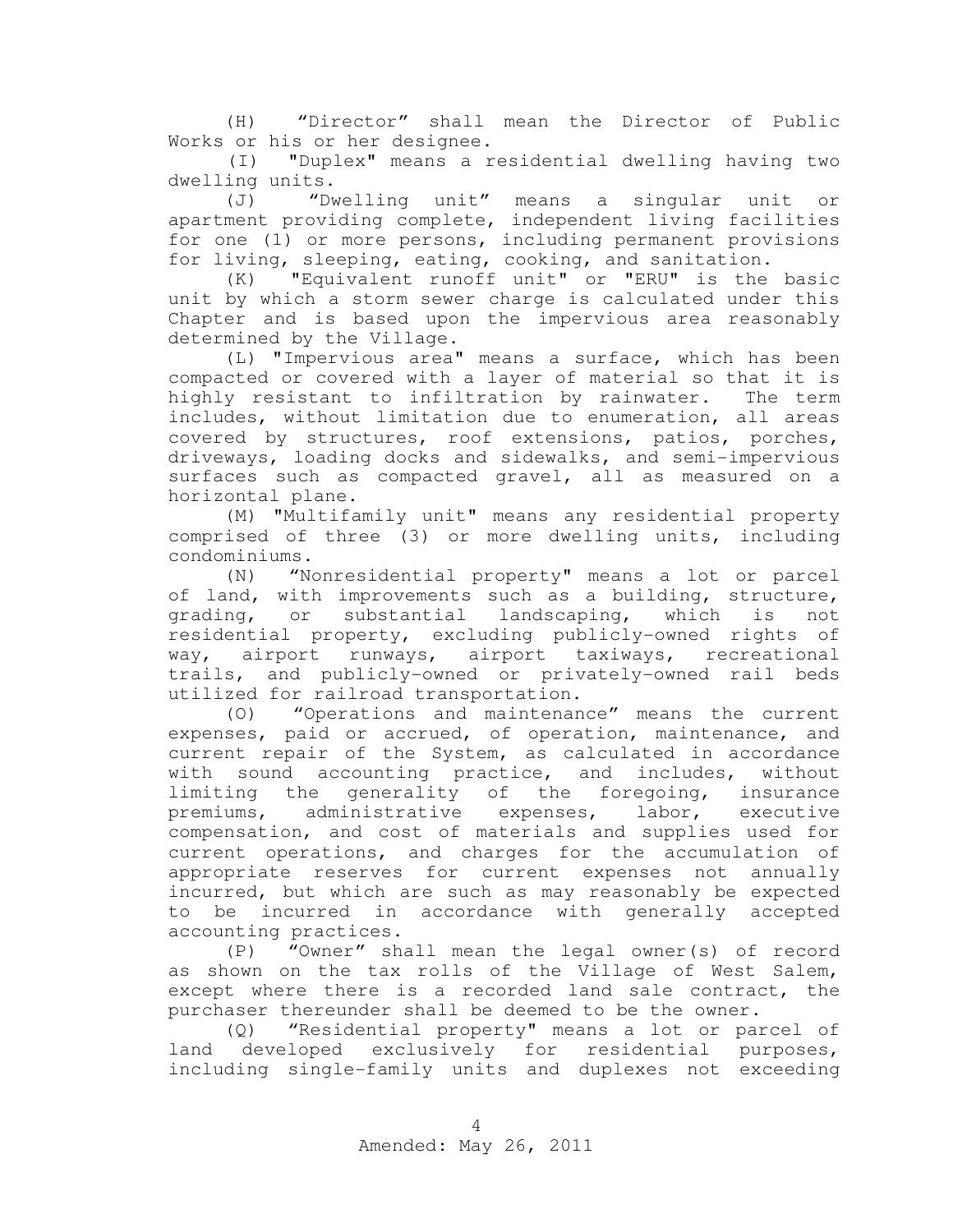one (1) acre in area, and multifamily units. The term includes manufactured homes.

(R) "Runoff" means stormwater or precipitation, including rain, snow, or ice melt or similar water that moves on the land surface via sheet or channelized flow.

(S) "Single family unit" means any residential property, including manufactured homes, consisting of one (1) dwelling unit.

(T) "Stormwater Management System" or "System" means the existing stormwater management of the Village and all improvements thereto that by this Chapter are constituted as the property of the Village, to be operated as a special revenue fund to, among other things, conserve water, control discharges necessitated by rainfall events, incorporate methods to collect, convey, store, absorb, inhibit, treat, use or reuse water to prevent or reduce flooding, over-drainage, environmental degradation and water pollution or otherwise affect the quality and quantity of discharge from such System.

(U) "Stormwater user fee" means a fee authorized by Ordinance and established from time to time by Resolution of the Village Board to pay operations and maintenance, extension and replacement, and debt.

(V) "Stormwater Utility" means the utility established under this Chapter for the purpose of managing stormwater and imposing charges for the recovery of costs connected with such stormwater management.

(W) "Undeveloped property" means property that is not developed by the addition of an improvement such as a building, structure, grading or substantial landscaping. A property shall be considered to be developed if:

> (1) A certificate of occupancy has been issued for a building or structure on the property or, if no certificate of occupancy has been issued, upon substantial completion of construction or final inspection; or

> (2) Construction of an improvement on the property is at least Fifty (50%) percent completed and such construction has ceased for a period of at least three (3) months, whether consecutive or not.

15.4 Rates and Charges .

(A) The Village Board shall establish such rates and charges as are necessary to finance any necessary property or easement acquisition and the planning, design, construction, maintenance, and operation of stormwater management facilities in accordance with the procedures set forth in this Chapter and at sufficient levels to fund the capital, operating and other expenses set forth in the

Amended: May 26, 2011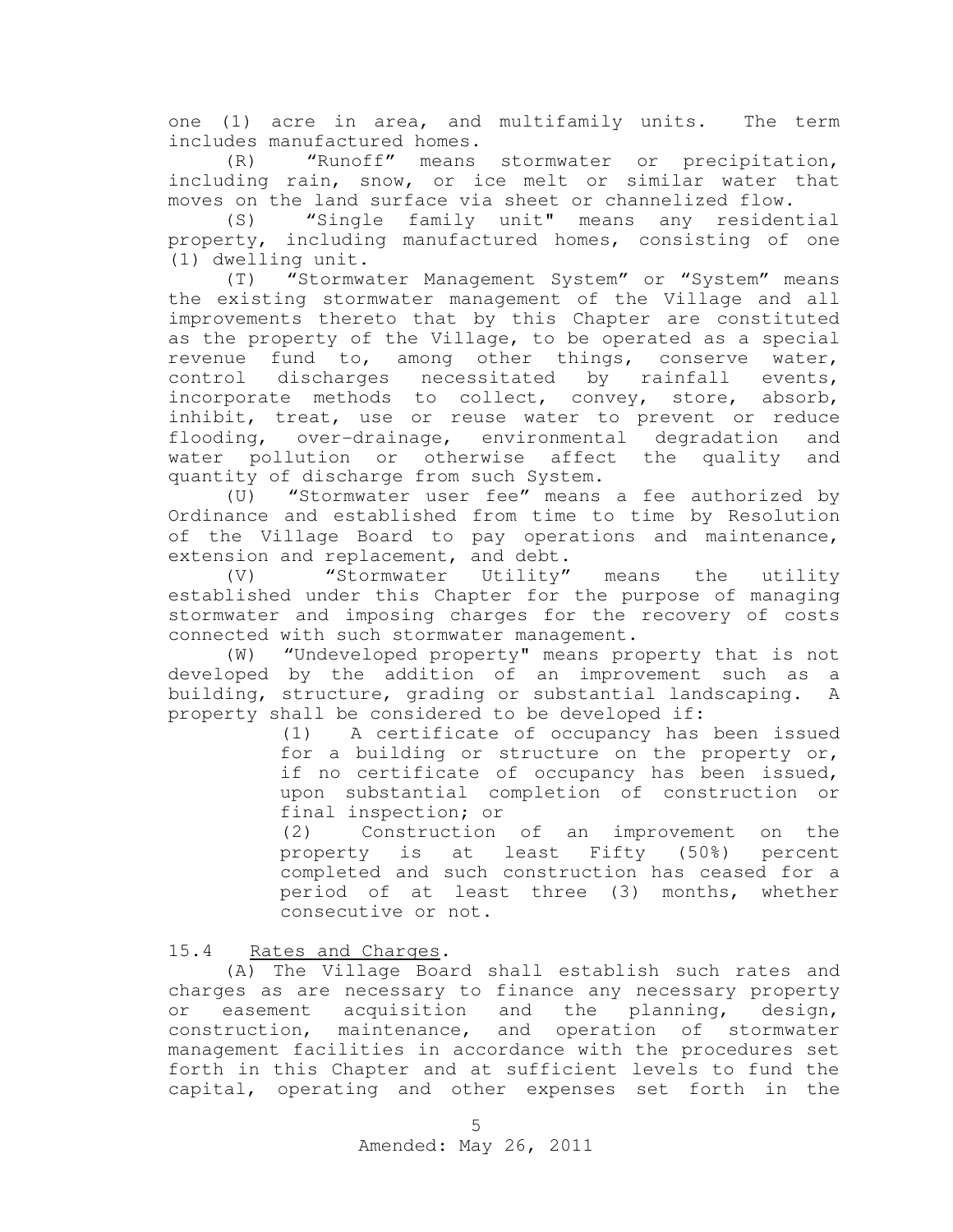adopted budget which are not funded by other sources of revenue. The basis for computation of the charge for stormwater services to lots and parcels of land within the Village is established under this Section. The amount of charge to be imposed, the establishment of formulas for the calculation of charges, the creation of customer classifications for the imposition of charges, and changes in such charges, formulas and customer classifications may be made by Village Board Resolution. All charges established pursuant to this Chapter shall be fair and reasonable. A schedule of current charges shall be maintained and on file in the office of the Village Administrator. The Village may advance funds or services to the Stormwater Utility from time to time, and the Stormwater Utility shall reimburse the actual amount or value of such advances as determined by the Village Board.

(B) Charges shall be imposed to recover all or a portion of the costs of the Stormwater Utility. Such charges may include the following components:

(1) Base charge. A base charge may be imposed on all property in the Village. The base charge is established in recognition of the fact that all properties in the Village receive services from the stormwater management activities of the Village and that all property contributes to some degree to the stormwater discharge that must be managed by the Village. The base charge shall be assessed to collect the administrative costs of the Stormwater Utility and may include capital, operating, and maintenance costs of the Stormwater Utility, which are not recovered by other means. The base charge may be based on the size of a lot or parcel of land.

(2) Equivalent runoff unit charge (ERU). An equivalent runoff unit charge may be imposed on all property that has an impervious area. The ERU charge shall be assessed based upon the impervious area as reasonably determined by the Village. The ERU is established to be 2,400 square feet.

(C) Budgeting Process. The Director of Public Works and the Utilities Committee shall prepare an annual budget for the Stormwater Utility, which shall include all operation, maintenance and capital costs, debt service, and other costs related to the operation of the Stormwater Utility. The costs shall be allocated among the various rate classifications as determined by the Village Board. The budget shall be approved by the Village Board in accordance with the procedures and requirements of Wis. Stats. Sec. 65.90.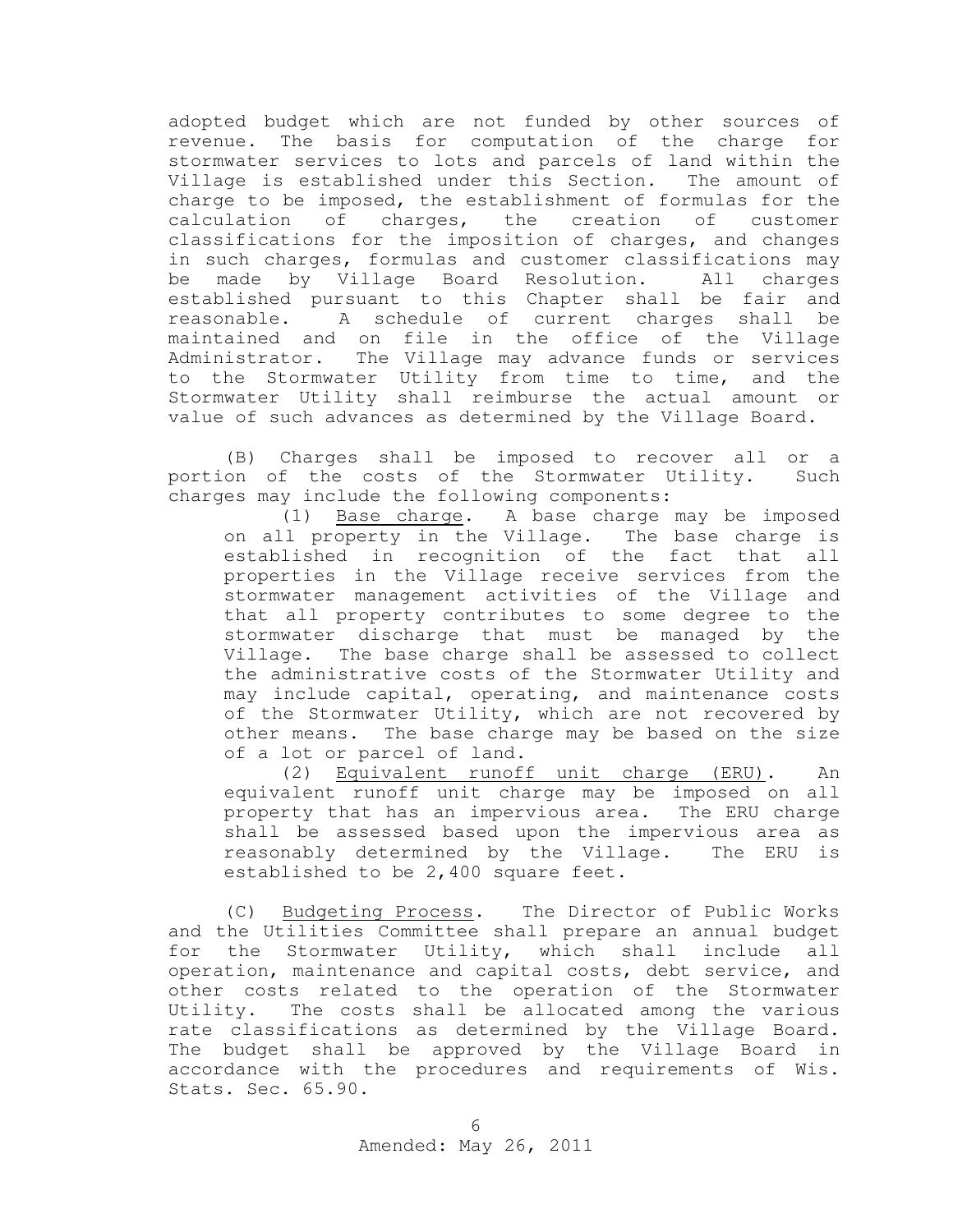(D) Excess Revenues. All stormwater fees collected, and any other revenues appropriated to, or attributable to the operation of, the Stormwater Utility shall be maintained in a segregated Stormwater Utility Enterprise Fund. Any excess of revenues over expenditures from Stormwater Utility operations in a given year shall be maintained in the Enterprise Fund and shall be used in future years exclusively for purposes consistent with this Chapter.

15.5 Customer Classifications .

(A) For the purpose of imposing the charges imposed under this Chapter, all lots and parcels of land in the Village shall be classified into the following customer classifications:

- 1. Residential -- single-family unit.
- 2. Residential -- duplex.
- 3. Residential -- multifamily.
- 4. Nonresidential.
- 5. Undeveloped.

(B) The ERU charges for the foregoing classifications shall be established as follows:

- 1. Residential -- single-family unit: one ERU.
- 2. Residential -- duplex: 0.5 ERU times each dwelling unit.
- 3. Residential -- multifamily: 0.4 ERU times the number of dwelling units within the multifamily dwelling.
- 4. Nonresidential -- one ERU times a factor obtained by dividing the total impervious area of the nonresidential property by the square footage equivalent for one ERU (2,400). Such impervious area shall be determined based on the best information reasonably available. The result shall be rounded down to the nearest five-tenths (0.5). The minimum charge for a nonresidential property shall be equal to the rate for five-tenths (0.5) of one ERU.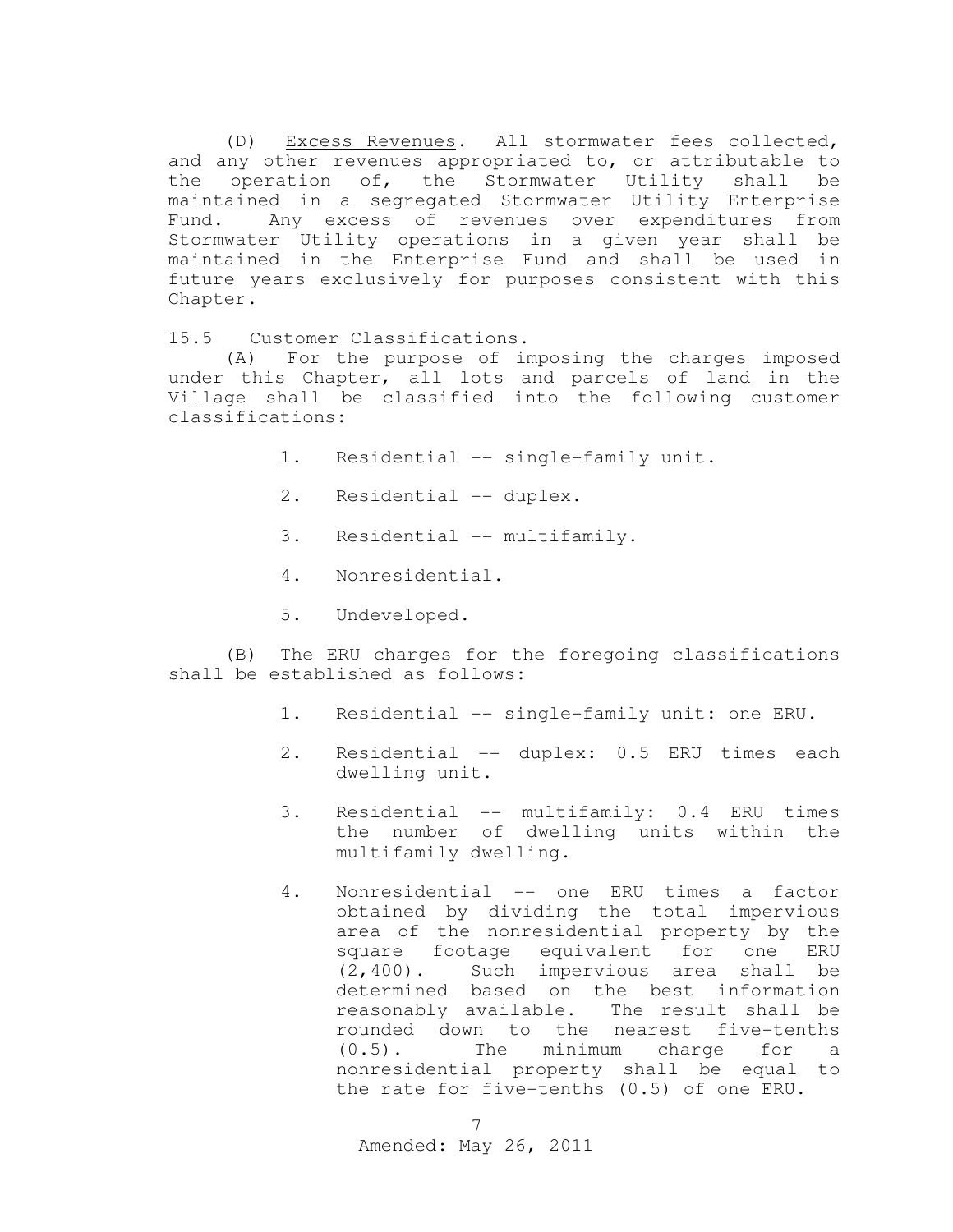5. Undeveloped property shall be charged based on a factor established by the Village Board Resolution.

(C) All unoccupied lots and parcels of land shall be subject to Stormwater Utility charges.

(D) The Board may establish classifications other than the customer classifications under Section 15.05(A), above, as will be likely to provide a reasonable and fair distribution of the costs of the Stormwater Utility.

15.06 New Construction**.** Except for single-family units, a property owner shall be responsible for submitting a Stormwater Utility Service application at the time a building permit is issued or a site plan review is conducted. The application shall be made on a form prescribed by the Village and provided with each application for a building permit or application for site plan review. Failure to submit such Stormwater Utility service application or providing false information on such form shall be a violation of this Chapter.

15.07 B illing **.**

(A) Bills for Stormwater Utility charges shall be rendered quarterly with the billing dates corresponding to the billing dates for Water and Sanitary Sewer Service Utility billings and shall become due and payable upon issuance. Bills are mailed to the recipient designated by the owner of the property to which the bill relates, provided that such mailing shall not relieve the owner of rental property from liability for the charges in the event payment is not made. The owner of any property occupied by tenants shall have the right to examine the appropriate records of the Village to determine whether such rates and charges have been paid by

such tenants, provided that such examination shall be made at the office at which the records are kept during normal business hours.

(B) A late payment charge of three (3%) percent, but not less than fifty (50¢) cents will be added to bills not paid within twenty (20) days of issuance. This one-time three (3%) percent late payment charge will be applied only to any unpaid balance for the current billing period. This late payment charge is applicable to all customers. The customer may be given a written notice that the bill is overdue no sooner than twenty (20) days after the bill is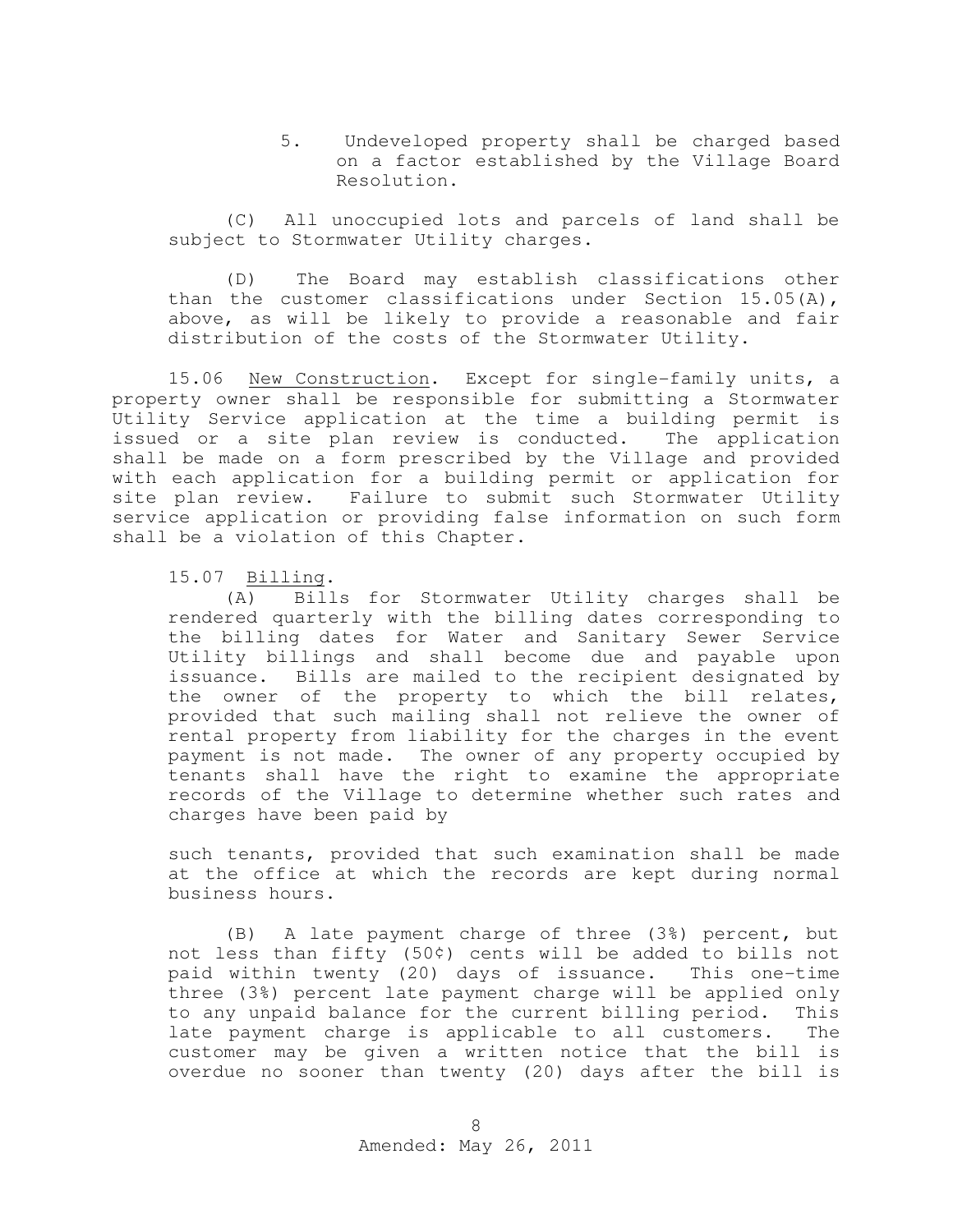issued. Stormwater Utility charges shall not be payable in installments.

15.8 Payment, Lien, Penalty **.**

(A) Stormwater Utility charges shall be payable upon receipt, subject to the provisions of this Section. If a charge remains unpaid for a period of twenty (20) days after the date of the Stormwater Utility charge, such charge shall become a lien on the property to which it relates as provided in Secs. 66.0821(7) and 66.0809, Wis. Stats. All sums that have accrued during the preceding year and are not paid by the first week of December in any year shall be certified to the Village Administrator by the Utility, to be placed on the tax roll of collection as provided by Wisconsin Statutes. Delinquent charges shall be automatically extended upon the next available tax roll as a delinquent tax against the property, and all proceedings relating to the collection, return and sale of property for delinquent real estate taxes shall apply to such charges.

(B) All delinquent utility charges shall be subject to a penalty of ten (10%) percent, in addition to all other charges, penalties or interest, when the delinquent charge is extended upon the tax roll.

15.9 Appeal .

(A) A Stormwater Utility Charge may be appealed to the Utilities Committee. An appeal can be undertaken by filing a written appeal with the Village Administrator prior to the due date of the charge or within thirty (30) days of payment. The written appeal shall specify all grounds for challenge to the amount of the charge and shall state the amount of charge that the appellant considers to be appropriate. Failure to appeal within thirty (30) days of payment shall deprive the Utilities Committee of jurisdiction to hear the appeal.

(B) In considering an appeal, the Utilities Committee shall determine whether the Stormwater Utility Charge is fair and reasonable and, in the event the appeal is granted, whether or not a refund is due the appellant and the amount of the refund. The Utilities Committee shall conduct a formal or informal hearing and obtain sufficient facts upon which to make a determination. The decision of the Utilities Committee shall be based upon the evidence presented to it. The Utilities Committee shall notify the appellant in writing of its determination.

15.10 Alternative Method To Collect Stormwater Charges. The Village Board hereby finds and determines that the